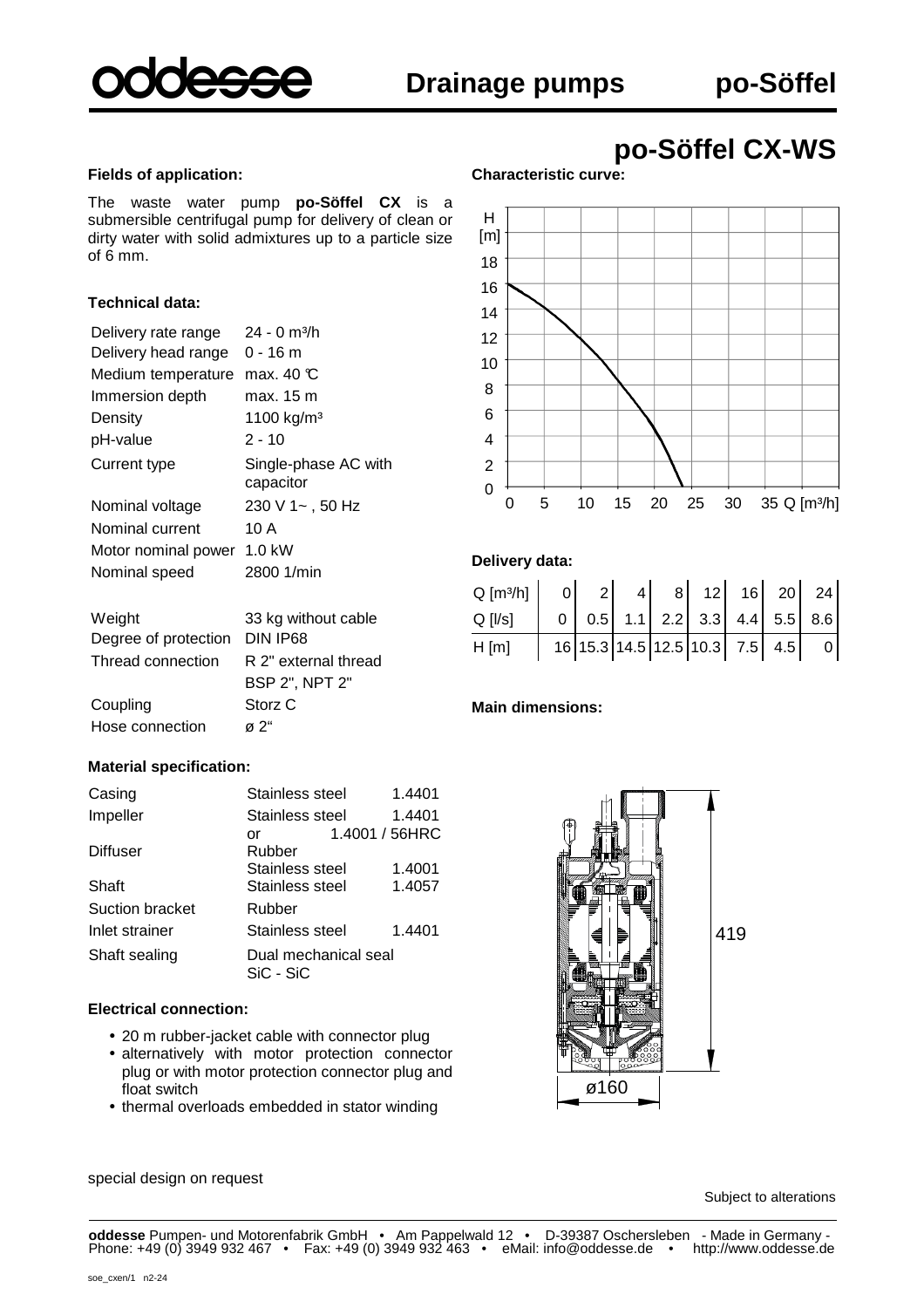

**Characteristic curve:**

**po-Söffel CX-DS**

#### **Fields of application:**

The waste water pump **po-Söffel CX** is a submersible centrifugal pump for delivery of clean or dirty water with solid admixtures up to a particle size of 6 mm.

#### **Technical data:**

| Delivery rate range<br>Delivery head range                                                 | $39 - 0$ m <sup>3</sup> /h<br>0 - 16 m                                                 |
|--------------------------------------------------------------------------------------------|----------------------------------------------------------------------------------------|
| Medium temperature                                                                         | max, $40 \text{ }^{\circ}\text{C}$                                                     |
| Immersion depth                                                                            | max. 15 m                                                                              |
| Density                                                                                    | 1100 kg/m <sup>3</sup>                                                                 |
| pH-value                                                                                   | $2 - 10$                                                                               |
| Current type<br>Nominal voltage<br>Nominal current<br>Motor nominal power<br>Nominal speed | three-phase AC<br>400 V / 690 V, $3-$ , 50 Hz<br>3.9 A / 2.3 A<br>1.5 kW<br>2800 1/min |
|                                                                                            |                                                                                        |

| Weight               | 33 kg without cable   |
|----------------------|-----------------------|
| Degree of protection | DIN IP68              |
| Thread connection    | R 2" external thread  |
|                      | <b>BSP 2", NPT 2"</b> |
| Coupling             | Storz C               |
| Hose connection      | a 2"                  |

#### **Material specification:**

| Casing          | Stainless steel                   | 1.4401 |
|-----------------|-----------------------------------|--------|
| Impeller        | Stainless steel                   | 1.4401 |
|                 | 1.4001 / 56HRC<br>or              |        |
| <b>Diffuser</b> | Rubber                            |        |
|                 | Stainless steel                   | 1.4001 |
| Shaft           | Stainless steel                   | 1.4057 |
| Suction bracket | Rubber                            |        |
| Inlet strainer  | Stainless steel                   | 1.4401 |
| Shaft sealing   | Dual mechanical seal<br>SiC - SiC |        |

#### **Electrical connection:**

- 20 m rubber-jacket cable
- alternatively with phase reversing connector plug, with motor protection connector plug or with motor protection connector plug and float switch
- thermal overloads embedded in stator winding



#### **Delivery data:**

| $Q \text{ [m3/h]}$ 0 5 10 15 20 25 30 39<br>$Q \text{ [l/s]}$ 0 1.4 2.8 4.2 5.5 6.9 8.3 10.8 |  |  |  |  |
|----------------------------------------------------------------------------------------------|--|--|--|--|
|                                                                                              |  |  |  |  |
| H[m]                                                                                         |  |  |  |  |

#### **Main dimensions:**



special design on request

soe\_cxen/2 n2-24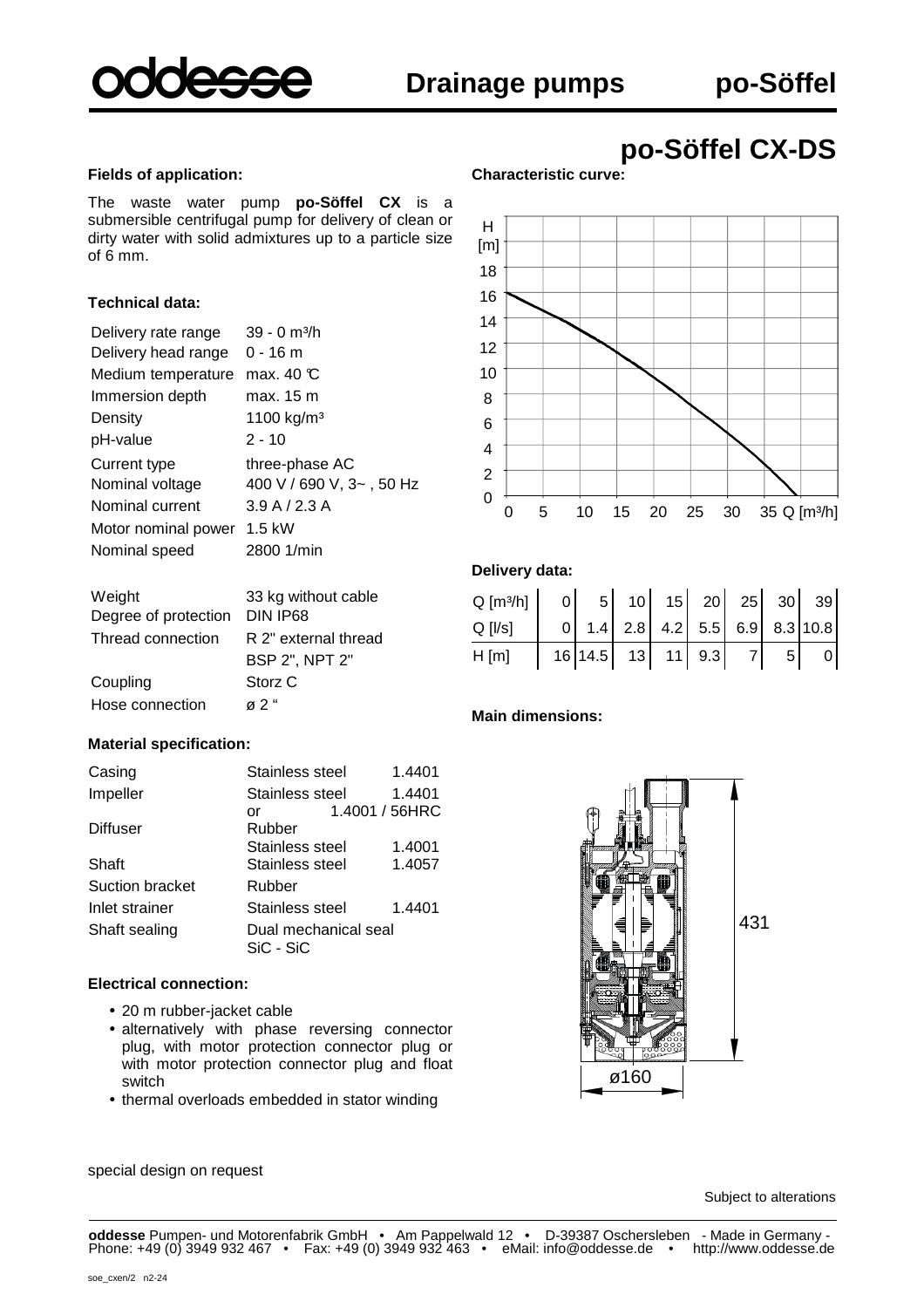

**po-Söffel BX**

#### **Fields of application:**

The waste water pump **po-Söffel BX** is a submersible centrifugal pump for delivery of clean or dirty water with solid admixtures up to a particle size of 6 mm.

#### **Technical data:**

| Delivery rate range<br>Delivery head range | $69 - 0$ m <sup>3</sup> /h<br>0 - 22 m |
|--------------------------------------------|----------------------------------------|
| Medium temperature                         | max. $40 \text{ C}$                    |
| Immersion depth                            | max. 15 m                              |
| Density                                    | 1100 kg/m <sup>3</sup>                 |
| pH-value                                   | $2 - 10$                               |
| Current type                               | three-phase-AC                         |
| Nominal voltage                            | 400 V / 690 V 3~, 50 Hz                |
| Nominal current                            | 8.1 A / 4.7 A                          |
| Motor nominal power 3.7 kW                 |                                        |
| Nominal speed                              | 2800 1/min                             |
| Weight<br>Degree of protection             | 50 kg without cable<br>DIN IP68        |

| Degree of protection DIN IP68 |                       |
|-------------------------------|-----------------------|
| Thread connection             | R 3" external thread  |
|                               | <b>BSP 3", NPT 3"</b> |
| Coupling                      | Storz B               |
| Hose connection               | ø 3"                  |

#### **Material specification:**

| Casing          | Stainless steel                   | 1.4401 |
|-----------------|-----------------------------------|--------|
| Impeller        | Stainless steel                   | 1.4401 |
|                 | 1.4001 / 56HRC<br>or              |        |
| <b>Diffuser</b> | Rubber                            |        |
|                 | Stainless steel                   | 1.4001 |
| Shaft           | Stainless steel                   | 1.4057 |
| Suction bracket | Rubber                            |        |
| Inlet strainer  | Stainless steel                   | 1.4401 |
| Shaft sealing   | Dual mechanical seal<br>SiC - SiC |        |

#### **Electrical connection:**

- 20 m rubber-jacket cable
- alternatively with phase reversing connector plug, with motor protection connector plug or with motor protection connector plug and float switch
- thermal overloads emdedded in stator winding

special design on request

## **Characteristic curve:**



#### **Delivery data:**

| $Q[m^3/h]$ 0 10 20 30 40 50 60 69 |  |  |  |                                                                          |
|-----------------------------------|--|--|--|--------------------------------------------------------------------------|
| $Q$ [ $ $ / $S$ ]                 |  |  |  | $ 0 $ 2.8 5.6 8.3 11.1 14.8 16.2 19.2                                    |
| H[m]                              |  |  |  | $22 \begin{bmatrix} 21 & 20 & 18.5 & 16.5 & 14.2 & 10.5 \end{bmatrix}$ 0 |

#### **Main dimensions:**

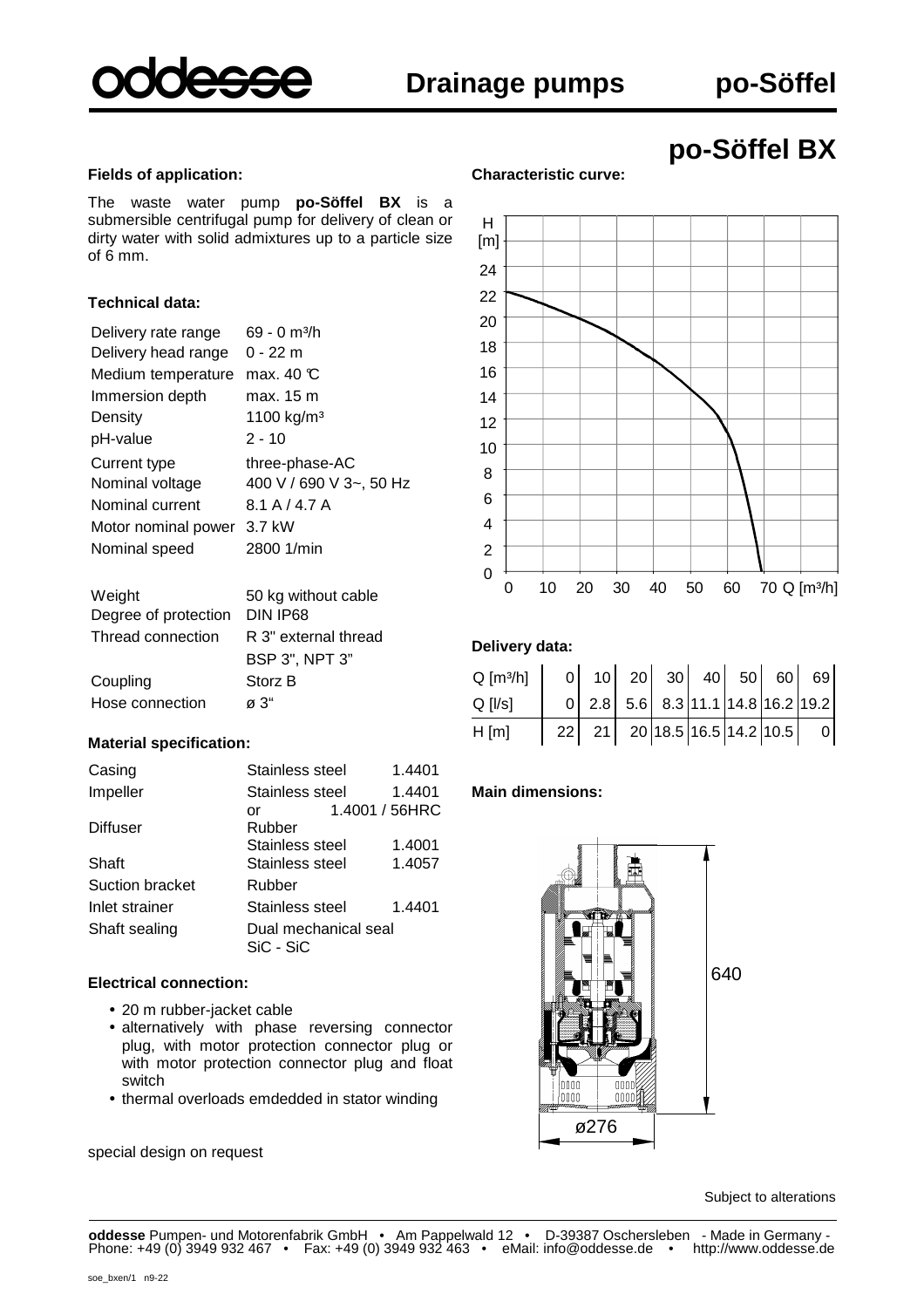

**Characteristic curve:**

# **po-Söffel BX-W**

#### **Fields of application:**

The waste water pump **po-Söffel BX-W** is a submersible centrifugal pump for delivery of clean or dirty water with solid admixtures up to a particle size of 9.5 mm.

#### **Technical data:**

| max. $40 \text{ }\%$<br>Medium temperature<br>Immersion depth<br>max. 15 m<br>1100 kg/m <sup>3</sup><br>Density<br>$2 - 12$<br>pH-value<br>three-phase-AC<br>Current type<br>400 V / 690 V, 3~, 50 Hz<br>Nominal voltage<br>12.5 A $/$ 7.2 A<br>Nominal current<br>Motor nominal power 5.5 kW<br>2800 1/min<br>Nominal speed | Delivery rate range<br>Delivery head range | $156 - 0$ m <sup>3</sup> /h<br>$0 - 28$ m |
|------------------------------------------------------------------------------------------------------------------------------------------------------------------------------------------------------------------------------------------------------------------------------------------------------------------------------|--------------------------------------------|-------------------------------------------|
|                                                                                                                                                                                                                                                                                                                              |                                            |                                           |
|                                                                                                                                                                                                                                                                                                                              |                                            |                                           |
|                                                                                                                                                                                                                                                                                                                              |                                            |                                           |
|                                                                                                                                                                                                                                                                                                                              |                                            |                                           |

| Weight               | 59 kg without cable   |
|----------------------|-----------------------|
| Degree of protection | DIN IP68              |
| Thread connection    | R 4" external thread  |
|                      | <b>BSP 4", NPT 4"</b> |
| Coupling             | Storz B               |
| Hose connection      | ø 4"                  |

#### **Material specification:**

| Casing          | Stainless steel                   | 1.4401 |
|-----------------|-----------------------------------|--------|
| Impeller        | Stainless steel                   | 1.4401 |
|                 | 1.4001 / 56HRC<br>or              |        |
| <b>Diffuser</b> | Rubber                            |        |
|                 | Stainless steel                   | 1.4001 |
| Shaft           | Stainless steel                   | 1.4057 |
| Suction bracket | Rubber                            | NBR    |
| Inlet strainer  | Stainless steel                   | 1.4401 |
| Shaft sealing   | Dual mechanical seal<br>SiC - SiC |        |

#### **Electrical connection:**

- 20 m rubber-jacket cable
- alternatively with phase reversing connector plug, with motor protection connector plug or with motor protection connector plug and float switch
- thermal overloads embedded in stator winding



#### **Delivery data:**

| $Q [m^3/h]$   |  |  |  | $0 \mid 20 \mid 40 \mid 60 \mid 80 \mid 100 \mid 120 \mid 156$ |
|---------------|--|--|--|----------------------------------------------------------------|
| $Q$ [ $ $ /s] |  |  |  | $0$ 5.5 11 16.7 22.2 27.8 33.3 43.3                            |
| H[m]          |  |  |  | 28 24.5 21.5 18.5 15.5 11.5 7.5 0                              |

#### **Main dimensions:**



Subject to alterations

special design on request

**oddesse** Pumpen- und Motorenfabrik GmbH • Am Pappelwald 12 • D-39387 Oschersleben - Made in Germany - Phone: +49 (0) 3949 932 467 • Fax: +49 (0) 3949 932 463 • eMail: info@oddesse.de • http://www.oddesse.de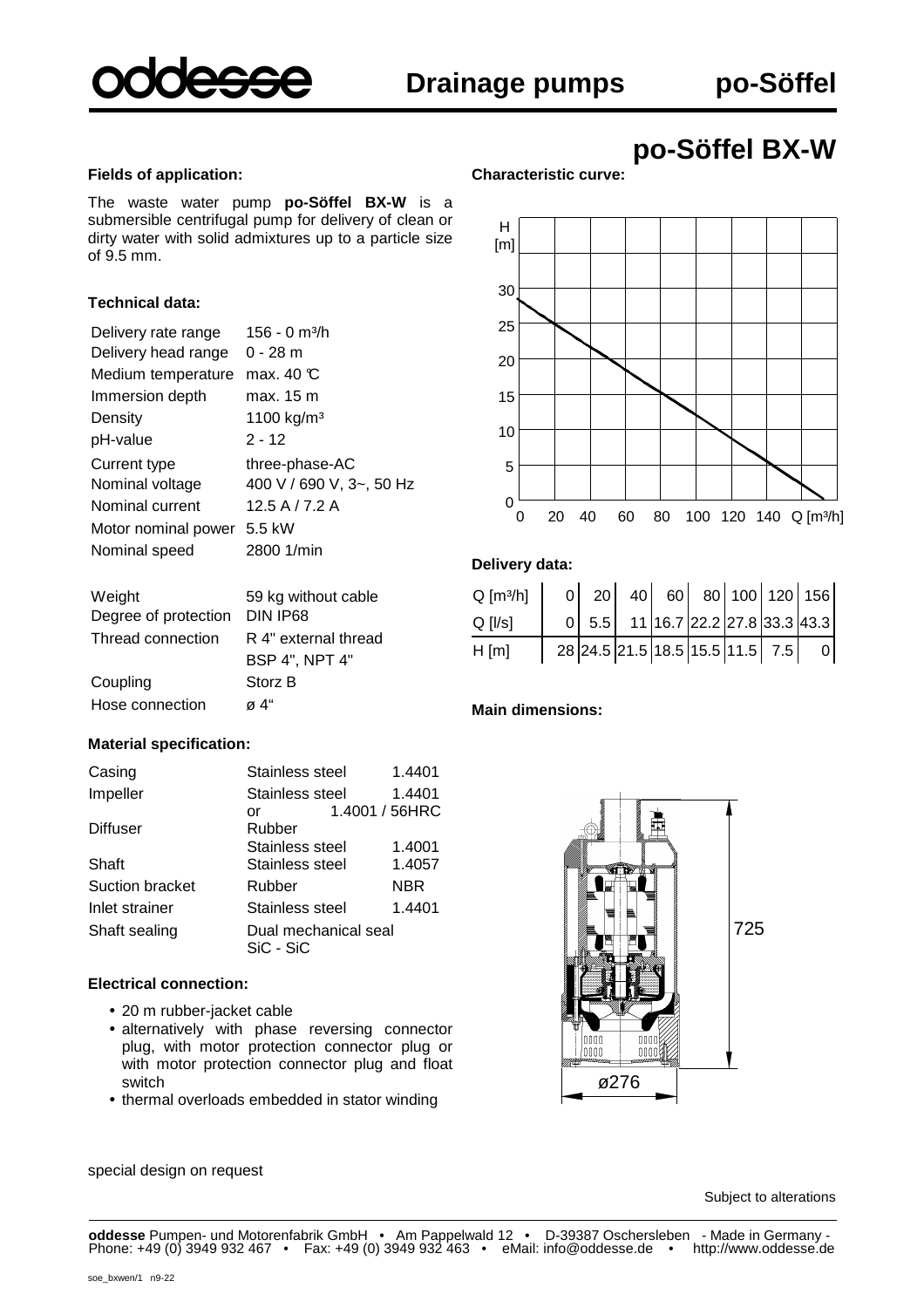

**po-Söffel AX**

#### **Fields of application:**

The waste water pump **po-Söffel AX** is a submersible centrifugal pump for delivery of clean or dirty water with solid admixtures up to a particle size of 9.5 mm.

#### **Technical data:**

| Delivery rate range        | 180 - 0 m <sup>3</sup> /h |
|----------------------------|---------------------------|
| Delivery head range        | 0 - 29 m                  |
| Medium temperature         | max. 40 $\mathbb C$       |
| Immersion depth            | max. 15 m                 |
| Density                    | 1100 kg/m <sup>3</sup>    |
| pH-value                   | $2 - 10$                  |
| Current type               | three-phase-AC            |
| Nominal voltage            | 400 V / 690 V, 3~, 50 Hz  |
| Nominal current            | 16 A / 9.3 A              |
| Motor nominal power 7.5 kW |                           |
| Nominal speed              | 2800 1/min                |
| Weight                     | 64 kg without cable       |
| Degree of protection       | DIN IP68                  |
| Thread connection          | R 4" external thread      |

#### **Characteristic curve:**



#### **Delivery data:**

| Q [m <sup>3</sup> /h] |  |                   |  | $ 0 $ 25 50 75 100 125 150 180                                              |                |
|-----------------------|--|-------------------|--|-----------------------------------------------------------------------------|----------------|
| $Q$ [ $ $ / $S$ ]     |  |                   |  | $\begin{bmatrix} 0 & 6.9 & 13.9 & 21 & 28 & 34.7 & 41.7 & 50 \end{bmatrix}$ |                |
| H[m]                  |  | 29 26 23 20 17 13 |  |                                                                             | $\overline{0}$ |

#### **Main dimensions:**



Hose connection ø 4" Coupling Storz A

| Stainless steel                   | 1.4401 |
|-----------------------------------|--------|
| Stainless steel                   | 1.4401 |
| 1.4001 / 56HRC<br>or              |        |
| Rubber                            |        |
| Stainless steel                   | 1.4001 |
| Stainless steel                   | 1.4057 |
| Rubber                            |        |
| Stainless steel                   | 1.4401 |
| Dual mechanical seal<br>SiC - SiC |        |
|                                   |        |

BSP 4", NPT 4"

#### **Electrical connection:**

- 20 m rubber-jacket cable
- alternatively with phase reversing connector plug, with motor protection connector plug or with motor protection connector plug and float switch
- thermal overloads embedded in stator winding

special design on request

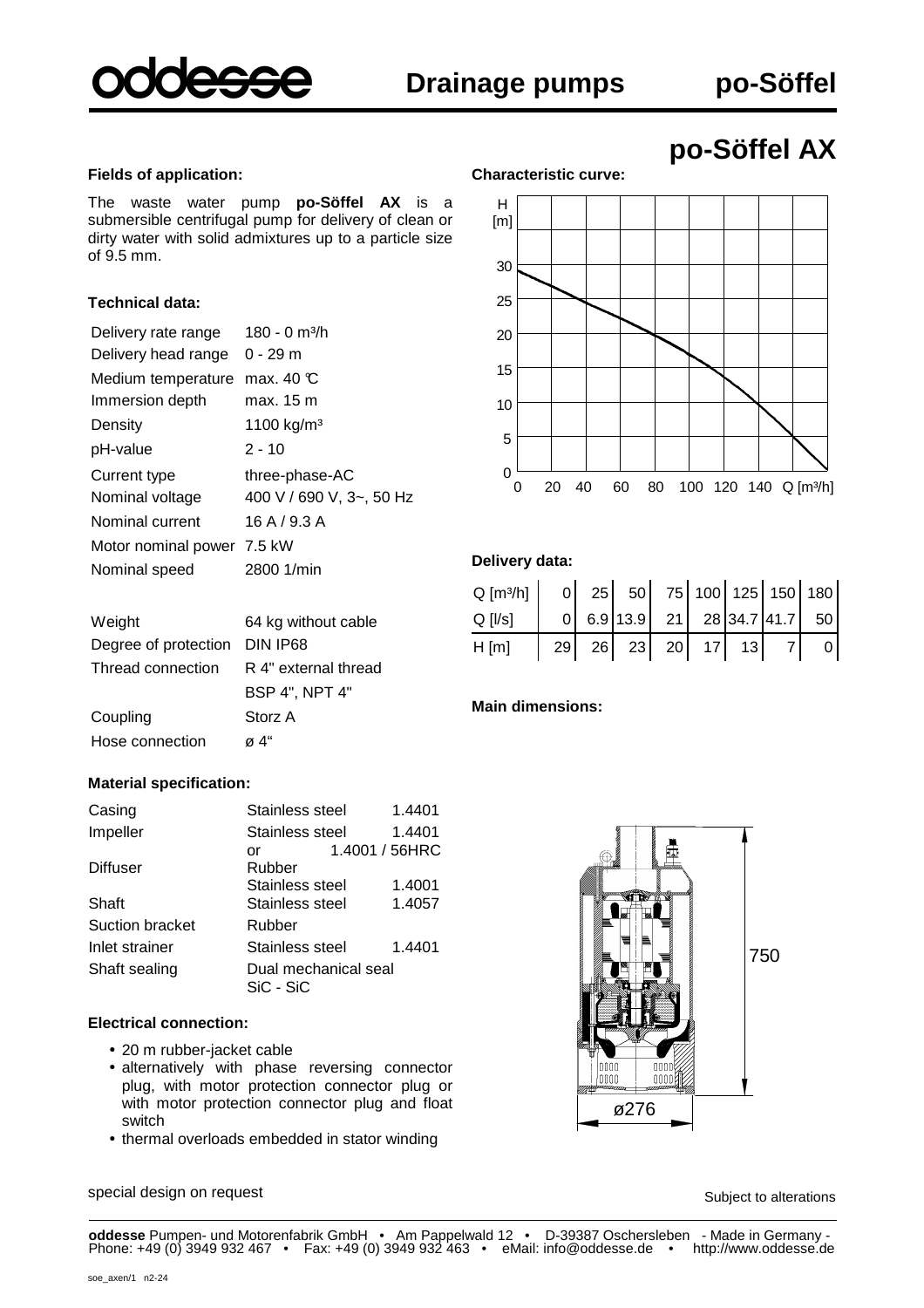

**po-Söffel AX-H**

#### **Fields of application:**

The drainage pump **po-Söffel AX-H** is a submersible centrifugal pump for delivery of clean or dirty water with solid admixtures up to a particle size of 6 mm.

#### **Technical data:**

| Delivery rate range                                           | 63 - 0 m <sup>3</sup> /h<br>18.5 - 49 m |
|---------------------------------------------------------------|-----------------------------------------|
| Delivery head range<br>Medium temperature max. 40 $\mathbb C$ |                                         |
|                                                               |                                         |
| Immersion depth                                               | max. 15 m                               |
| Density                                                       | 1100 kg/m <sup>3</sup>                  |
| pH-value                                                      | $2 - 10$                                |
| <b>Current type</b>                                           | three-phase-AC                          |
| Nominal voltage                                               | 400 V / 690 V 3~, 50 Hz                 |
| Nominal current                                               | 16A/9.3A                                |
| Motor nominal power 7.5 kW                                    |                                         |
| Nominal speed                                                 | 2800 1/min                              |
| Weight                                                        | 67 kg without cable                     |
| Degree of protection                                          | DIN IP68                                |

### **Characteristic curve:**



#### **Delivery data:**

| Q [m <sup>3</sup> /h] |  |  |  | $ 0 $ 10 20 30 40 50 60 63           |
|-----------------------|--|--|--|--------------------------------------|
| $Q$ [ $ $ /s]         |  |  |  | $0$ 2.8 5.5 8.3 11 13.9 16.7 17.5    |
| H[m]                  |  |  |  | $49 45.5 $ 43 39.5 34 28.5 20.5 18.5 |

**Main dimensions:**



Subject to alterations

| Weight               | 67 kg without cable   |
|----------------------|-----------------------|
| Degree of protection | DIN IP68              |
| Thread connection    | R 3 external thread   |
|                      | <b>BSP 3", NPT 3"</b> |
| Coupling             | Storz B               |
| Hose connection      | а3"                   |
|                      |                       |

#### **Material specification:**

| Casing          | Stainless steel                   | 1.4401 |
|-----------------|-----------------------------------|--------|
| Impeller        | Stainless steel                   | 1.4401 |
|                 | 1.4001 / 56HRC<br>or              |        |
| <b>Diffuser</b> | Rubber                            |        |
|                 | Stainless steel                   | 1.4001 |
| Shaft           | Stainless steel                   | 1.4057 |
| Suction bracket | Rubber                            |        |
| Inlet strainer  | Stainless steel                   | 1.4401 |
| Shaft sealing   | Dual mechanical seal<br>SiC - SiC |        |

#### **Electrical connection:**

- 20 m rubber-jacket cable
- alternatively with phase reversing connector plug, with motor protection connector plug or with motor protection connector plug and float switch
- thermal overloads embedded in stator winding

special design on request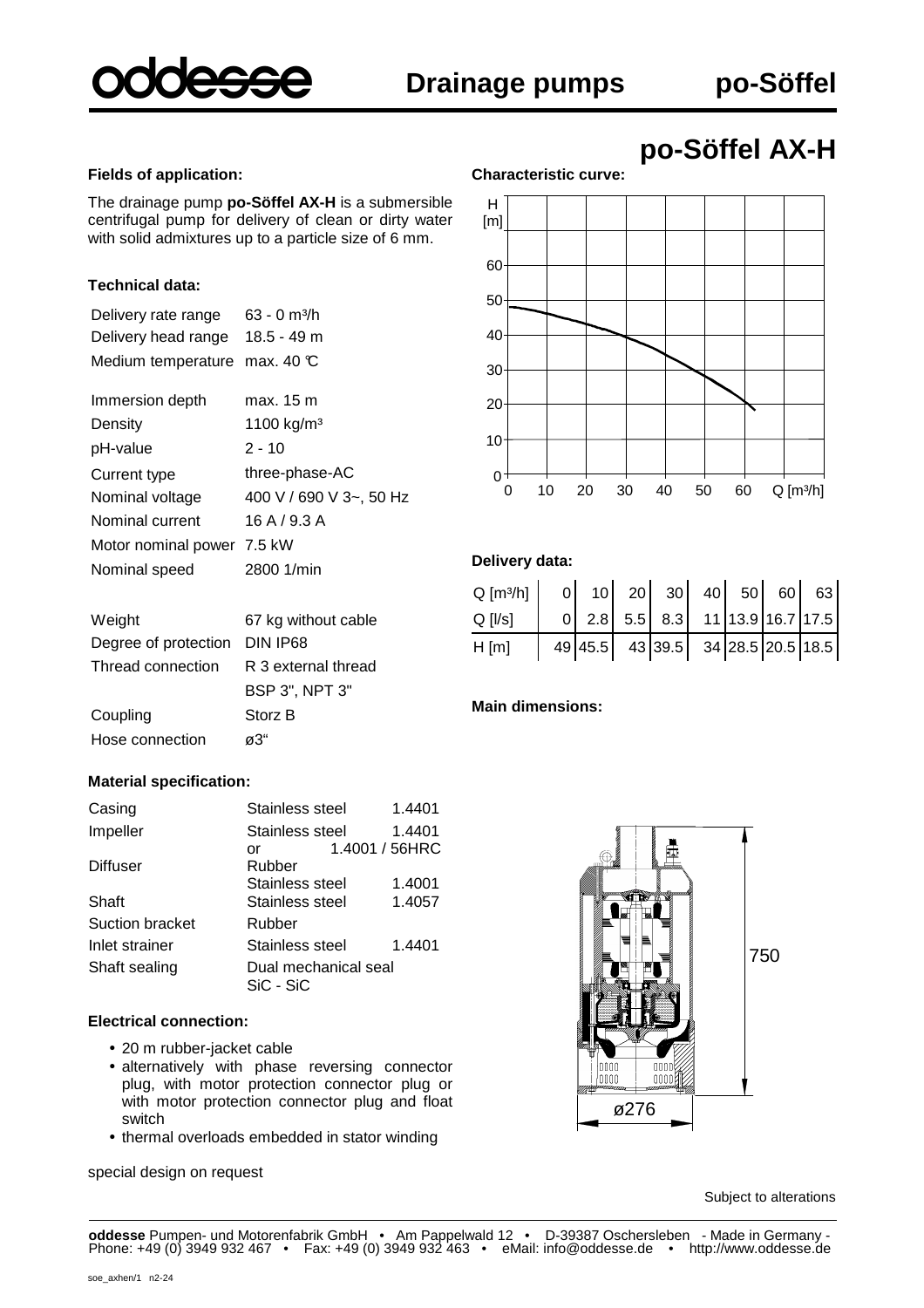

**po-Söffel 0X**

#### **Fields of application:**

The waste water pump **po-Söffel 0X** is a submersible centrifugal pump for delivery of clean or dirty water with solid admixtures up to a particle size of 10 mm.

#### **Technical data:**

| Delivery rate range | $360 - 0$ m <sup>3</sup> /h |
|---------------------|-----------------------------|
| Delivery head range | $0 - 38.5$ m                |
| Medium temperature  | max. 40 $\mathbb C$         |
| Immersion depth     | max. 15 m                   |
| Density             | 1100 kg/m <sup>3</sup>      |
| pH-value            | $2 - 10$                    |
| Current type        | three-phase-AC              |
| Nominal voltage     | 400 V / 690 V 3~, 50 Hz     |
| Nominal current     | 39 A / 23 A                 |
| Motor nominal power | 19 kW                       |
| Nominal speed       | 2800 1/min                  |
| Weight              | 186 kg without cable        |

## **Characteristic curve:**



#### **Delivery data:**

| $Q$ [m <sup>3</sup> /h] $ $ |  |  |  |                                                                                                 | $0 \mid 50 \mid 100 \mid 150 \mid 200 \mid 250 \mid 300 \mid 360 \mid$ |
|-----------------------------|--|--|--|-------------------------------------------------------------------------------------------------|------------------------------------------------------------------------|
| $Q$ [ $ $ /s]               |  |  |  |                                                                                                 | 0 13.9 27.8 41.6 55.5 69.4 83.3 100                                    |
| H[m]                        |  |  |  | $\overline{38.5}$ $\overline{35.5}$ $\overline{32}$ $\overline{27.5}$ $\overline{22.5}$ 16.5 11 | $\circ$                                                                |

#### **Main dimensions:**



#### **Material specification:**

Hose connection ø 6"

Coupling Storz F-150

Degree of protection DIN IP68

Thread connection R 6" external thread

| Casing          | Stainless steel                   | 1.4401 |
|-----------------|-----------------------------------|--------|
| Impeller        | Stainless steel                   | 1.4401 |
|                 | 1.4001 / 56HRC<br>or              |        |
| <b>Diffuser</b> | Rubber                            |        |
|                 | Stainless steel                   | 1.4001 |
| Shaft           | Stainless steel                   | 1.4057 |
| Suction bracket | Rubber                            |        |
| Inlet strainer  | Stainless steel                   | 1.4401 |
| Shaft sealing   | Dual mechanical seal<br>SiC - SiC |        |

BSP 6", NPT 6"

#### **Electrical connection:**

- 20 m rubber-jacket cable
- alternatively with phase reversing connector plug, with motor protection connector plug or with motor protection connector plug and float switch
- thermal overloads embedded in stator winding

special design on request